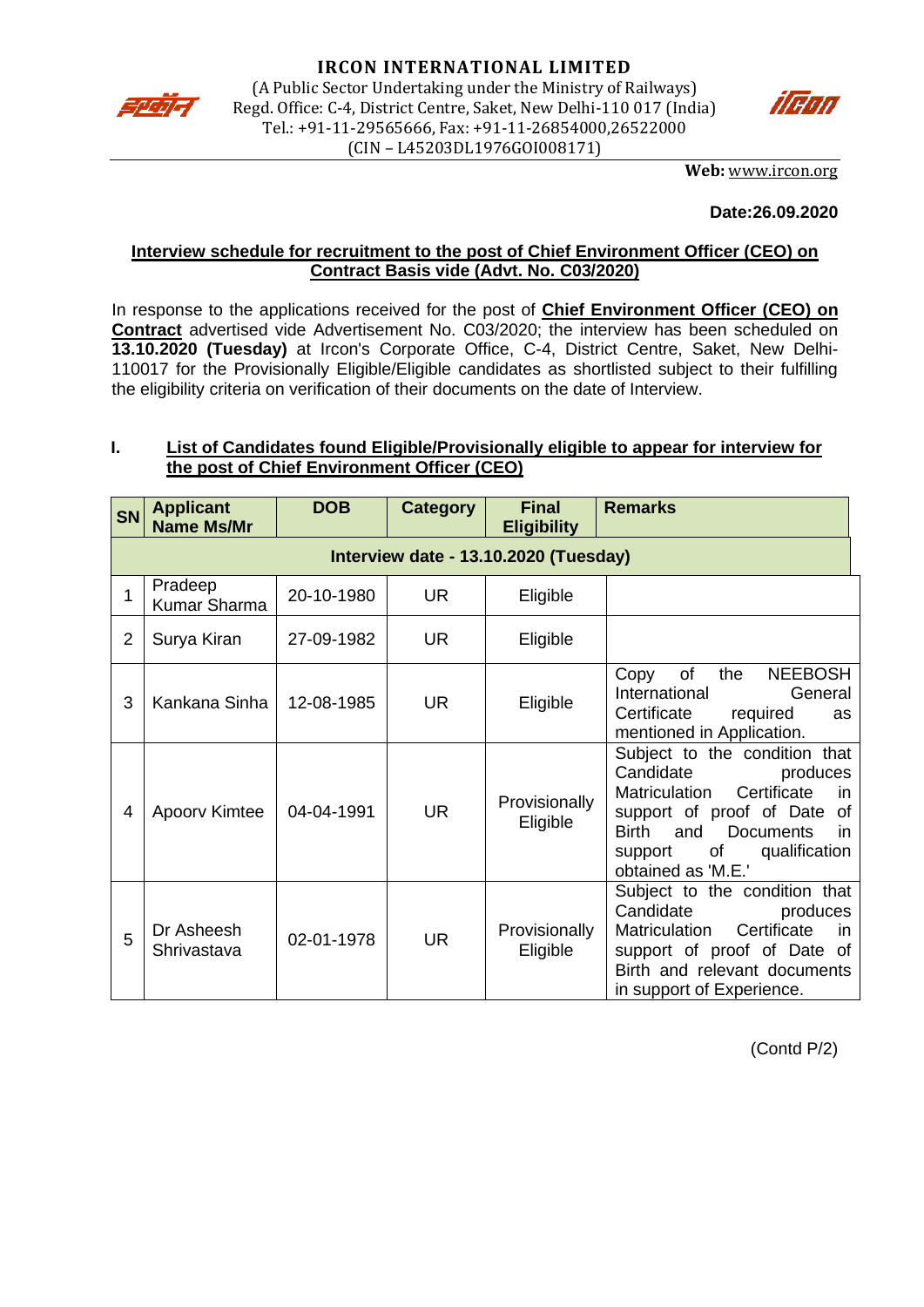II. The following candidates are found **not eligible** as per the criteria laid down in advertisement:

| <b>SN</b> | <b>Applicant</b><br><b>Name</b> | <b>DOB</b> | <b>Category</b> | <b>Final</b><br>eligibility | <b>Remarks</b>                                                                                                                                                                                                                                                                                        |
|-----------|---------------------------------|------------|-----------------|-----------------------------|-------------------------------------------------------------------------------------------------------------------------------------------------------------------------------------------------------------------------------------------------------------------------------------------------------|
| 1         | <b>Vikash Kumar</b>             | 03-06-1989 | <b>OBC</b>      | Ineligible                  | Candidate has not enclosed<br>the experience certificate from<br>employer.<br>the<br>present<br>fulfill<br>Candidate<br>does<br>not<br>nature / type of experience as<br>mentioned<br>advt.<br>in.<br>no.<br>C03/2020<br>i.e.<br>in.<br>Railways/Sea/Airport/Dams/<br>Hydropower/Irrigation projects. |
| 2         | Ayush Kumar                     | 15-09-1991 | UR.             | Ineligible                  | Candidate does not fulfill<br>nature / type of experience as<br>mentioned in advt. no.<br>C03/2020 i.e. in<br>Railways/Sea/Airport/Dams/Hy<br>dropower/Irrigation projects.                                                                                                                           |
| 3         | Tarun Kumar<br>Singh            | 23-02-1994 | UR.             | Ineligible                  | *Candidate has not enclosed<br><b>Matriculation Certificate in</b><br>support of proof of Date of<br>Birth proof and copy<br><b>Educational qualifications</b><br>obtained.                                                                                                                           |

Shortlisted candidates for the posts of **Chief Environment Officer (CEO) on contract** as table at para **(I) above** are directed to report for the Interview as per the details below:

| <b>Post</b>              | No. of<br>candidates | <b>Schedule of</b><br><b>Interview</b> | <b>Venue</b>                    |
|--------------------------|----------------------|----------------------------------------|---------------------------------|
| <b>Chief Environment</b> | 5                    | 13.10.2020                             | <b>IRCON INTERNATIONAL LTD,</b> |
| Officer (CEO)            |                      | <b>Reporting Time</b>                  | C-4 District Centre Saket,      |
| Advt. No. C03/2020       |                      | 09:00 AM                               | New Delhi, 110017.              |

## **A. Directions for Eligible/Provisionally Eligible Candidates :**

**Candidature of Shortlisted candidates for interview is purely provisional subject to subsequent verification of original documents and also fulfilling the eligibility conditions as advertised.** 

**All Eligible/Provisionally Eligible candidates** as per the table specified at para (I) above are requested to bring their following original testimonials, along with a photocopy, for document verification on the day of interview as per the schedule above:

- (i) Matriculation Certificate (for age proof);
- (ii) Degree and Marksheets of all the semester/year of Minimum Education Qualification (MEQ) prescribed in the Advt.
- (iii) **Certificates in proof of experience**, as applicable, **clearly projecting the requisite experience indicating the length and nature of experience and work done, as per eligibility conditions/criteria.** Certificate/proof submitted in support of experience should clearly mention the date of joining & relieving. **Offer letter alone will not be considered as proof of experience**, the candidate should submit acceptable proof of joining & relieving